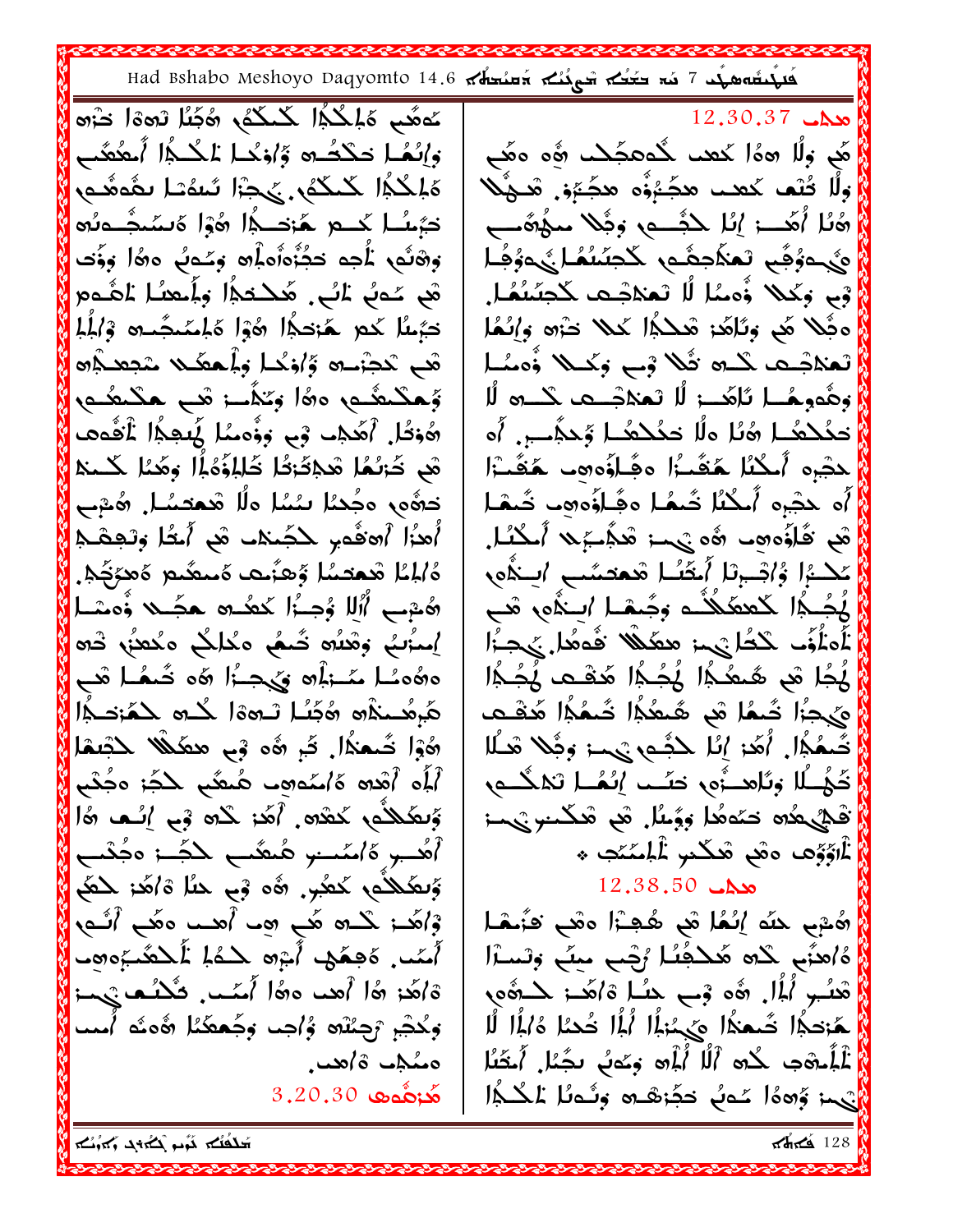Had Bshabo Meshoyo Daqyomto 14.6 مَلْمَتْلَكُمْ mad Bshabo Meshoyo Daqyomto 14.6

ھُوھُبِ مُعطَّدُهَ ۚالَّ وَجَزٍ وَمُنَكَّبٍ وَهُب وَّكْتُمَا تَعْكَسُتْ كُلِّ دَءُّەتْسَكُمَّا وَّاٰكُمْ حَدَّى هُدَىٰا أُوْهُده هُــ مُــٰزِلُه وُحْلَـٰهِـا أَههَّسَّـه أُوْتَــد هَمْوَجْــم ههَه وِتَــهةا عَمُداً. مَكْسًا فِي حَكَم حَشَدَوَه هَنُـهِ هَــِ ۚ لَكَـفًـا هُ/سْــدِه هَنُــه كَـمَزَهُــموُّا َكْتَعُلُّ حَكْكُمُّا وَلَأَلَكِمٍ خُــْهِ وَلَاهِنُوسُهِ ٱللخَفَّا خَاوْخًا. وَجَرِ مِثَلَ قَوْحُوهِ أَهَدَ خَلِّكَجُا لَا مِجَكَّوَّبٍ أَبِـٰكُوں لَّا مُعصَّمَب استئمی وأمئس ، هُمْيس قفهسم أَهِجْزُهُنُوهُــا ۖ حَسَّجِكْـــهِ ۖ وَهَٰزَهُــوزُا ۚ هَبِ تَكْلِّبُ مَهْجَمَّـــە » بُحنُــا. ۞ه وْــــــــو كَمكْمِ حَبْعُدا وَهُ الْهِجُوا مَقَسِمَهِ هُوَا لحَبْكَثُوهِ وَبِمَحكُمٍ هَيصُرْمَا فَ أُهُرْ لِحَقُّوبِ مُعَمُّدًا مَا أَوْتِجَاحِظَ; مُعقِّبٍ هَي هْبِهَا مْعِرِمِ لَا كِحُبِمِ حَجَّمٍ. مَحِمُّلا هُوْا َخُدًا إِنَّا هَبِيُّمٍ وَلِمَحَكَّمٍ هَاجُّـمَحْلًاا لَـهُمْ مِـهُ سَـرِيَّ الْمِنهَ رِمِثْمَنْمَةِ الْمُدْمَثْمَـ وَسَمْ قُلْبُهِم لَا أُجِبُراً. وَجُمْ وَهُكُم أَهَٰذَ يقب كبيعًا ممَّصَّب لَّاجُدهُ! هـَزْم كَلْهُم، هَمْزَلْ هَ/هْڢْ لْمَعْلِظُمْ. هَ/لِمَّمَّاه ثَلاةُه، همَّتْلُم نْأُهوْهُمُّا. أَسْلَمِي ههَي وْبِ خْلِكْفُـا هَٰلِلْبِ مَعۡجَنُبِ مَعۡـهِ تَجِعُى وَجَرٍ هِجُدِهِ ثَعَاجُهِ حَكُمًا أَهْلِهِ ثَبِي تَكْلَّفُا هُـعَمَّكُمْ شَهْا هُـعَهُمْ فَمَعْلَى وَجَّـعِ هِهُا مُوهُــا هُـُقُـْـا أَـــبُرا هــ أَذْكــا لُا أَهْجَدَ صَعِينَ كَمِيعَةَ مَنْ الْأَوْسِطِينَ مَجْمَلَةً َّقْتُفِظْ مِنْ الْمِتْكُمْ أُمْثُلُ وَوُّلْبٍ وَوَّهُ وَإِنْ تشاوبهم بالحاظر بمابة تشاهده

وْالْمُقْعَمْ قْتَهَا أُوْجِدٍ أَيْقُلُا وِلَّا تَعْصَفُونَ 000 كَسِعْكَ حَمْدَاجَلاً, مُعْقَدَد إسسُلُه و مَا عَلَّهُ مَسْتَرَدٍ مَنْ مَعْهِمِ الْيَهِمْ وَهُمْ رَهُودُه بِكَيْمٍ، وَهُجِبْزَا أَمْكَنِي وَهْبِ أُهوُّهكُـــم تَسْتَبْهِ أَهزُّنِبِ وَهَهِ |حَكَلاجُـــوب أَلم خْـــره وَجَزَهُـــل وَوَّــــوَا هُقَـــم وَّـــــةَ أَنْ مَـــزًا أَنَّــمٍ تَعْـــمَــلا |مَجعَـــجِلًا أَهَـــز ــــــوهُ أَمتَكُــل هَـعتَـــب هُهُلَا حَمُّهُلَا حَمَّقُهُم ﴾ مَحْقُمًا أَيْهِمْ كَحِلًا تَجِهُرِهِ غُلِرْهَكِي لَا شَعْدَسُا ۖ لْكَعِثُمِ مُحْثُمِلًا هُـ وَلِي ضَمَّا لَحِـلا أَنَّهِمُه ثَدِّفُكُنِي لَّا شَعْفُسَ ضَمْلًا هُه كَعدُه , 3)، ۞ وَهُمُنَا هُـم كَـــلا تَّفِعُه هَ/بافَكِي لَا شَعتَب كَعمُم ٱلْأ مَنْـزَلُم هَيْـ أَلَمْ إِنْـم هُمكَــب وَتَنْـمَلا لِكْتِمِيمْ مُنْصَّمُلُ وَتَسَهُّدِهِ هُلِّكُدُومِ ٱلْأَ أَلَّهِ كَــومَبُوم لِــمَنفَسُــا تَاهُــوو وهُـثَرِـــع َضَــٰذُاه تَشُــه, أَهُب أُهُــ: إِنّا لِكَشِــهِ لَّذَ مِفْدِيْرَةٍ لِمَوْمِيْنِ الْمَهْمَد مِنْ أَمَّةٍ مِنْ مَنْ إِيُّهُا تَعَذَّجِعُوا كَلُّهُوا. هُو فِي وَّيُجْرَفِ كَمِلًا ۚ وَْمِمُا وَهُمُوهُا كَمِنَا كَلَّهِ ۖ هُمَجِمُلًا | كَنُكُم ٱللَّا هِنَّنَجِي ۞ُو كَبْتُلْ وَكَنْكُـمِ | هُزمهُمِ وُهِكْتِسْل 27.27.44 ەھْب تُــكُمْ أُوْتـكُلِـدْهُـــز سُــەھُـب وَّلِيْكُـب ةَالْمَأْهِبِ دَهُوفُّسُـهِ مُعُــا دَهْلُهُـــ« وِلْكِنَا هِجَزِهِ مَكْسًا وِلَاوْحُـا هُـْهِمَّرْجُب ادة من أرومًا من المؤسس من المنصب من الله عنه من الله عنه من الله عنه الله عنه من الله عنه من الله ع تَعْقَنُبِ وَأَوْدِ هَكْسُلاً وَوَّهِ وْأَحْشَسْتُ  $\frac{129}{129}$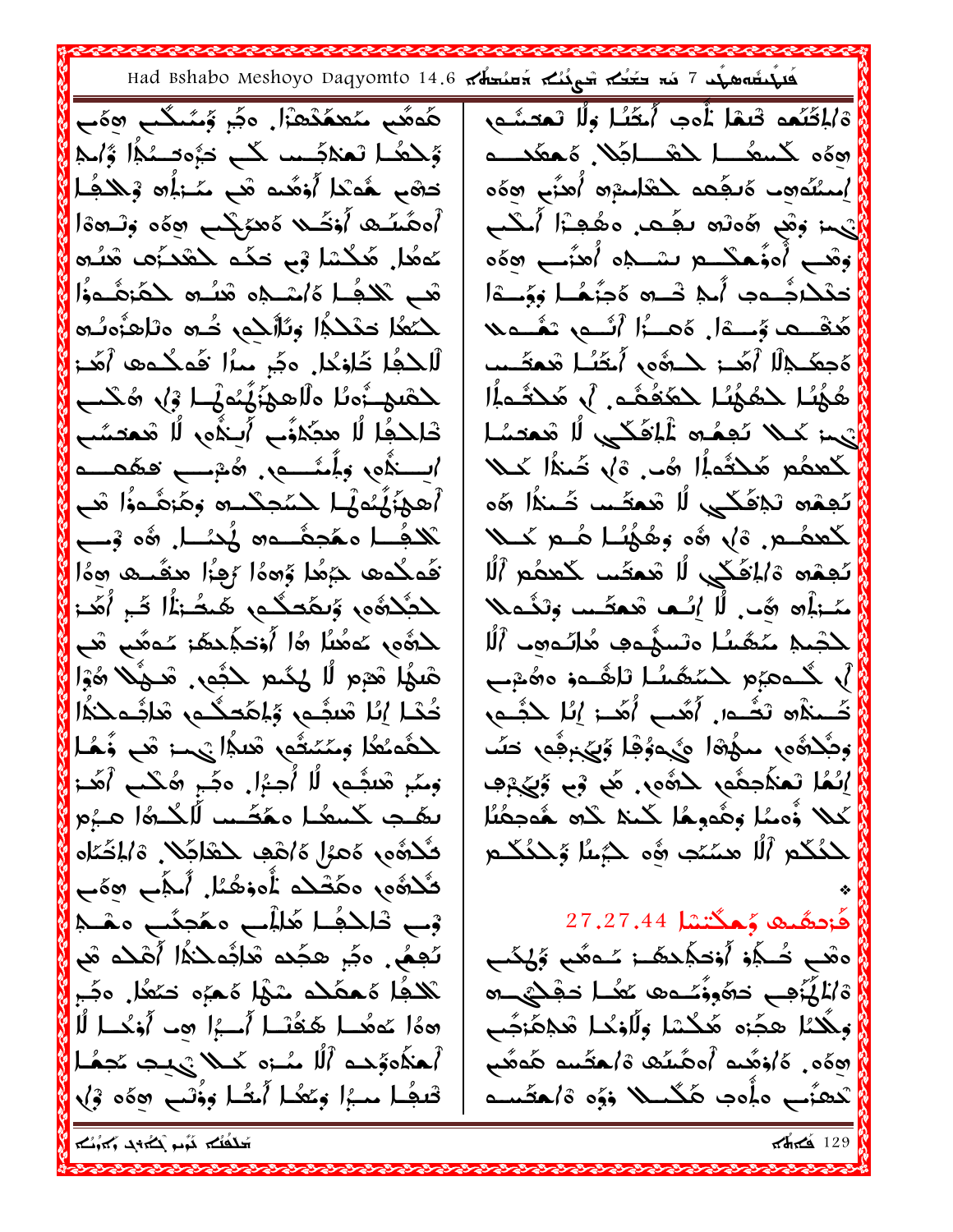Had Bshabo Meshoyo Daqyomto 14.6 مَلْمَتْلَكَمْ Had Bshabo Meshoyo Daqyomto 14.6 لِمَعْلِمَحُنُـــهِ مِكْعِعَلاً مِ حَكْمُنْــا لُل مْعْصَمُــا بْہِمُــٰهُ لْالْحَفُــا. ەَقِھَٰڡــَ نْأَحِكُمِ. فَكَنْفَرْمِ فِي خَاهِقُعُا هَجِهْتَهُا. أَههُنَّه هُم نُكْجُلُ هَاوْقَىـهِ أَنَّى حَنَّعُـلَ هَـمـزُه وُجحْـا وهُمحُنْـا هَالِكْـم أُوْهْلُـم ္)စံတံ هَيْلَى:إِلَمْ هَهَيْدُا وِفَوَجَّوهِ؟ أَو حَكْيَمًا الْكَوْا ۖ لِأَوْمِنُا وَنُعَجُّا وَوُّقِ ۖ وَوَّهُ لَلْأَفَـٰ ی کُل هُوتُر مُثل دُومُوْب. بِ.دِ.م 14.34.40 مَّحِمُـل ۞ هُـمُـمْ نَكْـهُـل حَـمُّودَهُّلَ وَذُهُـل َّضَلُّمْ لْمُؤْبَّ نُدْهِدْهُمْ وَعُمُّا ةَ/لِمْمَرْمُمْ ذُرُه أَ تَلْعَٰلاَبُه حُب حُبِلًا وِكْمَ ۚ شَيْئٍكُمْ لَهُ مصَالَكَ الْمَعْ الْمَعْيَدُ مِنْ مَشْرَبَهِ مِنْكُمْ مِنْهُمْ انْبَهُه بَهْ يَهْمَمُ الْمُنْظَرِّا مِعْمَرَّاهُمِ ومَّكَمِّكُت أُمَّ وَدُا وُه يُعْدَّهُا ذُاهَٰ : ، أَه أَنضَ ضَـٰماً هَــْرَه وتكـفُـــٰ خَاخُــكَلَبُه لِكُمِيْكُمُ أَمْضِ هُمْ الْسَكِّرِيَّ هِمَّكُ أَيْحَتَٰلِمُ حَأْوُدٍ. هَٰالْمُحَبَّلِ أَه وَّىعَجِحْمٍ أَثَمٍ لَاهُنْزَا وَلَا تَرْهُومٍ هَسْوَا كْبْحُبْا لِّالْغْا جُبْ جُبْرًا وْفْيِهِكْبْ. أَيْ وتَدرَهُم، لِدَوُّه، وَسَوُّه، وهُبِدُونًا صَلَّا هَكَ هَبِيُّه تَعْبِطُا أَبِ هَكُمْا وَالْحُوَّا أَه أَنَّــْمِ شَيْ شُوْٓا شَــٰهُٰلا وَرُضًا هِمَّا وَنُسْـا لِحَيْضَةِ وَحَسَّوَا مَّذِيا. أَنْفَى إِنْهَا لحَقَّدهُـده دَلَامِكْبِ وَتَعْمَصْبُبِ 50\$ه هْبَيْــه وهْرِهُكُــ; وهْلاَعْكُــ وْبِكْتُلْــٰل أَه لمَعْزِهُدُه هَسَهُ وَهُمْ لِمَوْهِ وَجِعْرِهُمْ ا تعشَى وتحتَّوي لَّاوْخَا. وَحَ**مَ**ْطُ حَمَّلَا وؤْمِنْنُنَا وَضُبِّيهِ وَكُلِّمَا وَظُلِّمَاتُكُمْ وُهِ وَّقَا مَكْلًا هَيْقَا إِيبَٰرْنَا وْجْلَافًا أَحْجَـٰزَه أَهْزُنَا وَالْحُدَّا. أَبِكَ هِمَّا إِنْهُا لَا دُعِيهِ لْكَفْكُرُمْ وُ*أَوَّىْ*. مُحَذَّكْشُتْ هُوَجًا *أَ* أَلَّه وَهُكِنَا ثَكْلُهُم أَهْلَاهَ أَمْهَا الْمَحْلَمَ أَمْدَىٰلٰا*نَدٖ*۫ٮ وقدا*نَحْم*دُّہ <sup>ہُ</sup>ہ وقی<sub>ح</sub>یٰکُمدُّہ 14.34.40 p., (1) (1) كَا كَمُتْا وِلًا دُلِكَ. أَه شَمكعْدَا هِـدْا مَسْرَءُ الْمَحْمَدُ بِدْهِ مَكْسَمًا لِلْبِنْتَ رِمَتْمَمَّا هُقَــهِ لِـ3ْمَــ وَنفَعَــ ٱلْلَّهِ وَتَعْذَلُحَــ بِهِ وَهُوَا هُو أَهْقُبْطُمْ إِلَى هُو هُعْظُمْ إِنَّهُ ومئر حمَّحًا حدَّمتًا ومْتزجْنًا أَمْثَلُا وُافِ نُعْدَهُا أَهَٰذٍ. 1ْ﴾ شَـُرْم رُحِبُ وِنَاحِفُ حَجُكُمِهِ سَمَاحُي حَجَّحَكُمهِ ماعر مه دُفَّمَٰأُا وهُزب مُحقَّوت أَخْتَمَلَٰهُ! ۞ فَيَ وَتَمْا حَثَيْنًا! نَعَكُمْ. أَهْ دَٰا وحُمنُعدَٛ۞ هُزمُ۞ حَدَّرِٱ۞ مَّع لُحِدَّءاُل. وَحْمَدًا مَعبَّــم، من تَجمَّـــمْ مَحْــــمُ م هَٰت خُهْ هُنا مَنَهُ: عَنْدُم خَمْتَعَدُم هُٰ:۔ \* أَوَّلِكُمُّا أَه لِكُمْلِثُمِ هو تُكْسُّمُو هِجُمْ. هَسُا وهَتب كَمْعَنْنَا مَحْم أَوْحُنَا. هُتب إْلَى إِنَّمَا فِي هُدَيْمٍ هُجُـ: وَتَجَنَّا هُ٥ أَ٥ لْحَدَّبِلُرِ دَنَّهُ; عَجْبِـةَ خَعَنْعَكُرِ هُـْتِ \* وَوْْهِشَا ۞ه نَـــُرِّيه ۞هكنب وَجُبْنِي إِنَّا حُكُو آهَ بِكُنُو، حِمُلًا. هُومُنْا لِكَبُّفٍ وَهُوَدَيْنَا أَنُّفٍ وَهُنَّى ۚ ﴾ إِنَّفَ وُبِ لًا سُبَرِي لًا تَسَرِيمَ. يُمِنه هُجُنني أَمّنت تشاوبهم بالحاظر بمابة تشاهده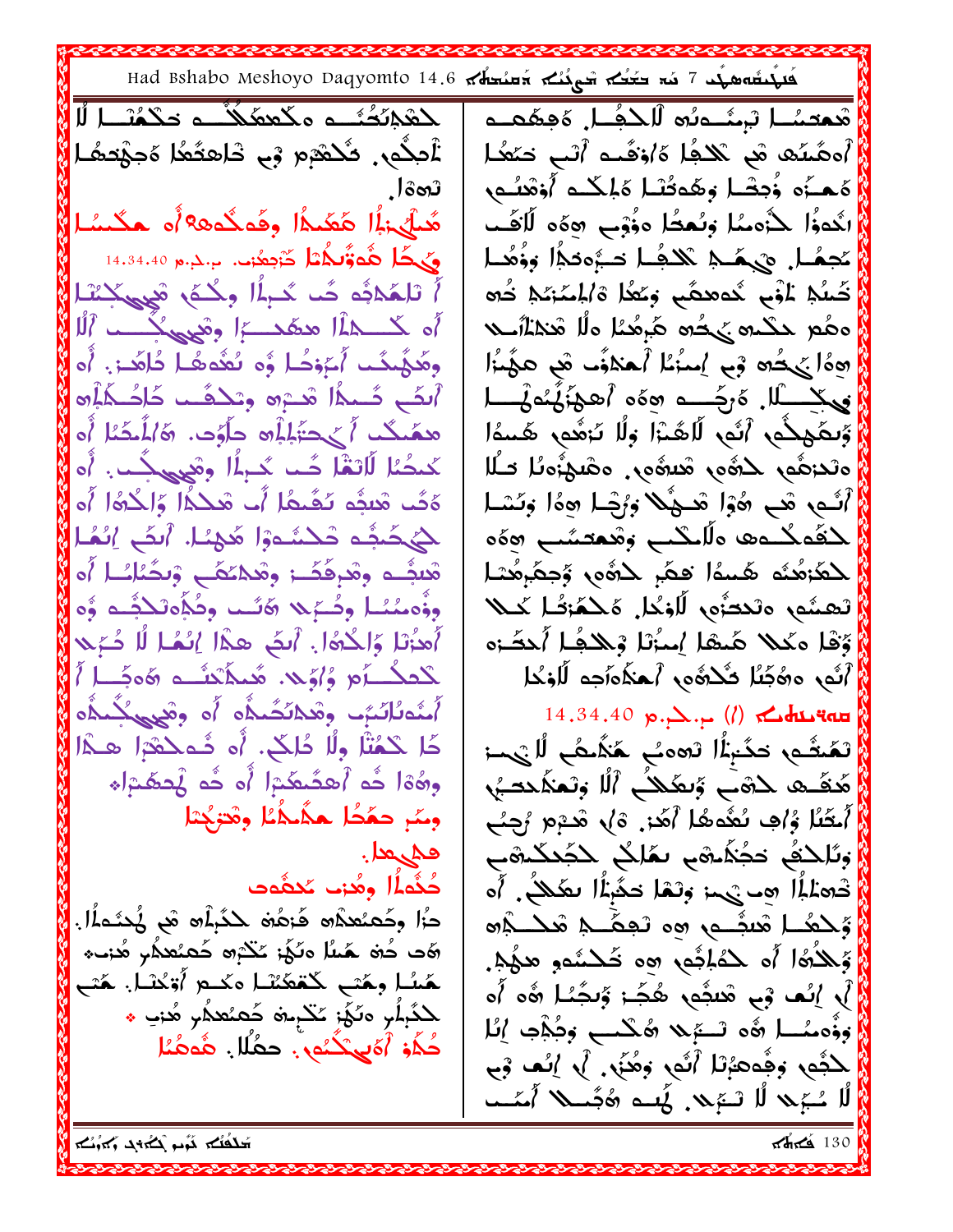Had Bshabo Meshoyo Daqyomto 14.6 مَسْتَعْلَمَ A.shabo Meshoyo Daqyomto 14.6 مَسْتَعْلَمُ بَعْدُكُمْ شَيْئَكُمْ دَّسُّا وَحَكَّبَ هُجَ مَنْقَّا هَؤُرِجُنَا مَقْتَل قُمْلِيهِمْ ). أَهُد: إِنَّا حَدُّمٍ يَهْمَى: وِثُلا مْحَـلًا حُمْـلًا وِتَاهِـنُّو، حَتَنَهُـلَ. ثَمْكُــو، قْتَلِيْحُبْهِ حَمْمُدا وَوُسُل. هَي مُنْكُسِ يَهْدَ حشەدْه كِكْمْ. ەقْبْهُلا وَرِجُلَّى حَسَّ لْمَاوَوِّهَا ۚ دَهْمِ ۖ شَكُّسِ لْمُلَّمِّتُ ۖ. مَّكَاتَ تُـدَّ. لُدە دەمُ ( مُ مُدَد ) . دۇونتىم لُّاوُم لَى دە تْمِيمْ هُتِمْلَ. هُجِمُعَهُمْ هُو لِمُحْيِمُهُا هُـعِ نگه ∻ حَمَنُهُ أَهَد: إمْا شَكْمًا حَكَمَ هُمْ يَعْمَلُ هَ/هَبعْدِهِ . هِ كَتْرَا هِ إِنْغُا هُنْمٍ كُلُّهِ كُلُّمٍ وَحْدْلًا دَمُخُم ِ. وِثَلا مْحَكُمُ! كَهْكَـدُا هُّوصُلُ هُزِمُلُ ۞ وِفَرْهَى ضُرِكْبِنْدُو ﴾ وَتَعَلِّلُـمِ حَتَنتُهُـاً. حَذَّبََــ وَتَمَكُــمِ لْحُمْلُمُكَلّ. ت بت (أو مَنْصُبْهُل) فْهَيْهُــة حَنَّــه وُخُــا. وَخَانُعُــا هُــع كَمَلًا حَزْ مُنَاوَّاً هُزَا حَمَدٌ مُتَدَّاً مَهْرِهُوَ تُعطَّطُه تَعَسَّرَوَكَ وَتَعَسَّمَ تَعَطَّطُهُم لَكْعَنُـمِلا ، هَ/سلَّلَا هُـملُم أَمَلا أَصَرْنُا مْحَمْسِمْت. وإنْشَا وأحسًا هُلًا هُتَبَبٍ. <mark>﴾ ةوتحكم هُجتْ! ﴾</mark> وِكْمِهِ مُتَمَعِّضُلُ هُ/َ أَلَّا وُمِنُلٍ. هَ/مِتَّزُلُل بِيهَوْ أَوْمُلُ هُوَ وَحِقَّتِهَا وِنُوهُوْا كَبْلًا أُهنَّبِ. وكَــلا شَــْلَا كَــَــمْ منُهنُكُــا. هلُا لْكُسُو. ةْالْمُعْمِيْكُمْ هَدُمْ هُمْتُوَكَّمْ وَهِدْمَا سَكَٰلِكُم لَهْمٍ تَنقُلُ 2ُكْبٍ. وْلِا تَعْكَلا لاً ومُحبُّرا بِشِيم لَحْزَةٍ \* لْحَفَلْنُــٰهِ أَلْمُــْ هَٰلَ. مُرِكْبِئَــ وَكَـــْلَا هِبْمِلْهُمْ الْمَحْمَدُهُ وَلَا أَيْمَهُ هَذَا وَقَادَ تَكْتَبَرَمِ أَما وَمِنًا. أَمِرٍ وَاهَٰ: قَدِكُدِهِ؟ حَفَّـٰقَمَةِ. وَحُصَـٰٰهُ وَهُوصُـٰلٍ هَـٰذَهَـٰدِ وَحتَنَتُهُا سَبَّا آَكَى هُنَدَّى وَسَبَّا آَكَى  $\bullet$  أَمْلَاثَهُ حَمَّدَاً مَا وَحَزَّا $\bullet$ قَعْمَلَوْنَبُ. قَدِيْنَا هُوْا تَمْكُمْ حَتَنَفُمْا أَمْدَمَنُوا وَحُتَّكَدُهُ دَهَدٍ حَثَمًا هُمَّكُدُا فَحْيُهُا يَمِلا ثَلا تَعْلَـمُّا. ه/ُــو وْاهُــ; هِ هُوَ لِهُمَا هَمُنُنِي . ذَهِ اللَّهُ إِلاَّ اللَّهُ عَلَّا اللَّهُ عَلَّا اللَّهُ عَلَّا اللَّه مُرُدُّدُول مِكْسُل أنْ شَيْءِ \* أَوْهُهِ هُوَ هُوَ هُوَ وَفَعِ ﴾ وهُا ٱلْمَا هُنِسًا حَتَمَــهُـلًا وِهَبَــقَــل وتَحصَّــز منُدلُمُدل. وَّىلًا كَلا ۚ قَلا هَيْدَهِ لِلصَّلَاةُ مِ وَّهُيْدًا حَقُلًا. وَهَ ـَـَـَـ هُنَىٰ وَحِثَمَتُهُا هْوُلًا تُكْتُوهِ، كَتْتَرَا وَ*ا*وْكَكْ ەھْـوْلًا هَتَ کُلِّ هُزَى وَحَدَّمَتُعُونَ تَسْرًا کُمْ تَقَّارُ كُلْقَبِ شْـْلَا هَمْـْدُاْ وِهُـلْدے. مَنْهُـْـا وْٱلْكُــبِ كَمُصُبُرٍ. هُدْهُوْٓهُ هُــا بِكُهْــمِ وَّهُنگَى. تْعْـْلْل وِهَٰـلْات «ەُوْخُـل ھزَّىغُـلُـلا لحَقَّى أَمْرٍ. وتَعَـــدْةَ لَكَـنَـــأَلَمُ اللَّهَ أَكْ وَمِنْا حَكَّمْهِ . حَعُدا حُدَّمْتُ أَمَّا وَتَحْلَلا <mark>﴾</mark> وَهُنْزُهِ هُو \* وسَرِ حَمَّصًا حَذَّبَكُمَا وَهْرَجْهَا وَهَيْجَا فْكَيْݣُـا حَكّْشْبْ حَمّْكُـا ووّْسُـا. الُّوضُكُ هَضَخُمُّا وِحُكُوْ قُلِيُهِمْوَهِجُبَا يَ كُماُ، أَحدًا، معقَّقًا، معْمَّصَرَا هوأُسو لأنابه عراش بابه لألفاخ  $\frac{131}{131}$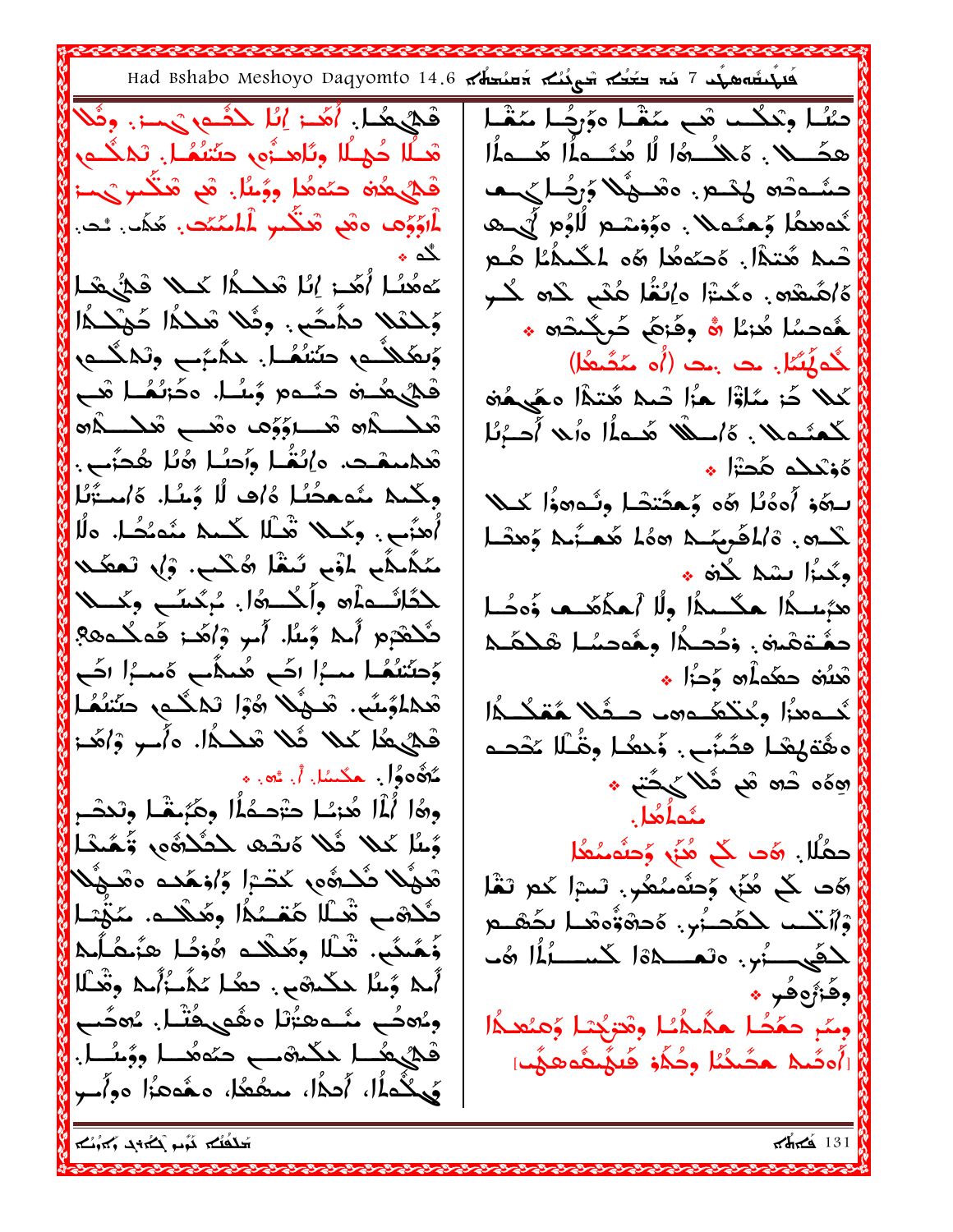Had Bshabo Meshoyo Daqyomto 14.6 مَسْتَعْلَمَ At Had Bshabo Meshoyo Daqyomto 14.6 ِّهُكُم، أَمِرٍ وْاهَٰذِ حَكْسُلَ. كَحُمُّا ثَـٰهُواْ وِرَهُ حَمْثُمَاً الْمَحْمَرِ وَمَّى لِلْأَهْزِ. أَصَّم هُزْسًا ىُؤْسَوُٰا لِحَفَّـٰءَمَد مَنُّهُـٰدُوا لِحَمَّفَـٰدُات ، هَءَ. هگَلَكُمُّا وُسَهُّسَدًّا أُسو خُصًّا هَهَ. ولًا تَعَهْلَ كَحَبَّ حَقَدَهُ! ضَعَهُ!. ه}ٌ و ەھُە ݣْݣْشْدا كَسِمْ أَبْلَاه ما دەئۋەتسىم. وْاهُد; هكْتْشُوب: هُـداً! مِنْتْدا دَّاتِرْ هدَكُم كَــهِ لحَكْدُه عَيْ مَعْــهِمْ وِكْعُ*نْا أَنُ*ى ﴾ مَتَضَبّ بُرِكَحِدُو بالمرض بدأ جذه؟ ولهجته ولها المحصر في المستقرر بساءً وَحدُه وَمِثْلا أَسْمَ وَسُل كَتَبَلا ۖ قُلاً مَحْتَـٰهُ! ه مُكْتِرِ أُفْ هُمْ حَلُّوَوُّلُ. مُحَقَّوتُ فِي. هُ... ه كُهْلَاكًا. هُرِ لًا أَفُ1مَت مْعِ فُ2هَيْمِ مَتْلَا هِ هَـٰـٰهُ اُلَـٰـٰبَ هِ حُـْمُنُـا أَنُـٰهِ. هِ اُلْـ وِنَارُهِ وِهُومَى وِلَا نَوكُمْ قَبْلَا هِتَمِيْهَا. مْكَــدًا حُهْكَــدًا مَدْءَمـه كِثّـه مْبَ لَّوْمِا مَتَعَفِّلا لِلْعَنِّفِ مَّبُعُا أَمِيَّئِك شَمَالُه الْمَكْرِمُ رَحْمَهِ لِلْمُرْمِثْهِ الْكُمُّ ەُمىھُھُــا ەتىـــاًا اْمازىئىمـــە . قىـــوْىلا وْاهَٰ: خَرْبُهُا وِهُرَا دَٰاهُا حِکَامِهُا. بُحِ وَسِيَٰٓىكِمُونَ وَجُلْ هُبِ هَكَـهُمَّتَـٰطِ كَلِّصَالِ هْمِ وَبِعَيْـلًا مِّنْـٰـٰٰهُ! كَهْنَـٰـٰهُ!. هَا مِّتَّنُا همُعَتْنَا هَـهِدُبِ . مْبِ مَّـْلَا هِتُمْهُاْ أَهَٰذٍ. خَرْبُهُمْ وُٱلْمَسِي حَكْسُوهِ حُقُسُواْ ولَكَمَا دَقْعٍ مُنْقَسَمَ أَهْلَأَلْكُمْ. تَذَكَّرُأَيْكَا هجَّمَّكُما. حمْحْمًا هـرًا وِتَرْضَا أَتْبٍ. يُسْتَمَّةُ مُوْجَعَةٌ مَسْتَمَّةٌ مِنْ مُحَمَّدَةٌ مِنْ مَنْ هُذَا أَحْقِشُفَ فِي أَهُدَ. هَكْنَا أَحَدُهُ مَنْ وِكْتُم حَتَّى. ەقْعَكْلَاڤُە أُسو سْكَبُرْلَمَا هُاوْٓا وسْعِعْدًا ﴾ هِ ثَمِنَٰىٰ وُّحِمَّا وَخُرَا أَهُنَ هَكْنَا هُـمِقْف نُه هم أَاامنُـهوم حكِّيَّـتَـال د وهُـعَـدَااهُ هـ. تْ: سْلا أُسِي كَذَّاسُوًّا وَحِكْلا قَبِ أَحِدُّوهُم تَبْحَدُا هَعَمَّزَو حَزَحْتُلْ. هُ/َ هَهُ وَيَكُلا وَبِمَّءٍ حَسَّرٍ هُجٍ هَتِمْا لَادْخَا حَسُّ وأَحا هْمِ هِعَمَا. يُد هُم هُه وَهِنَه حِكْمُنَا كْتُ مَعْمًا أَشَا. وِتَامَد كُتْبَ. ، هَمْ: وَحَسُّلٌ. حَكَّوْلُب أُوتُلُ هَحَسُرٍ وَٰلِدُّہِ شَمِہٖ ہُولِکاؤُسِطَّے ٖ شَیْ اُلَّا وَاؤُلا لْكَعُنًا هُدوَى لَا لَا مِنَكُمْؤُهِ أَنْ وَهْكُمَا. دْاوِتُكْرُهِ. ڪِئُمْ أُحِدُوهُمْ لَا مِصَدًا وقدحُمُ الحوكُمُ أَمَد حُسِينَ لَمُوْلَمِبِ هنَهُـهأا حدوُدًا. أَلَّا أَهُــز كَــره. وهُا كَتْݣُـدّْا. وْمكْـدْ مْكْكْـلّْا. مْكْـدْئْقْـمْ فُهكِسُلًا. مسْرًا هُبِي. وُسْطِ وِتَاهُـــز هُدهَا هَىضًا لِكُمُاهُورٍ أَنَّو وتَعْعَدُورٍ للطَّمتُنُه من تَمْلًا شَهْلُكُمُ ا. وأَوْلَى وَى: لْحَقُّومِ. قَالِ لَحْقُكُمْتِي لَا هُعْكُبٍ. أُفَّعِ ئَالَيْهِ مَـٰٓ مَن مُتَدَّا اللَّهُ مُعْمَى ﴾ وتَدَّدَ: حَذَّصًا وَحْمِحْتُـه حَقْـُاا وِلَمَعْـا. شُمُّا حَسُرِه مُلْأَقِدِ كَمِنَتْقَى كَمَنُوَّا حِزُم حُرْبُهُـا حَقْكُـب فُـومْدِه مْـرَوِّوُف مَكْتَسْأَلَا هُــدَاةُنْدُدُّا وِنُوْدُبِ لَمُدَّدَدُّاً ەھْكلىئىگە. كَلاھُوْا اُوْھ وِلْسُّەو كَعْلَالْكَلَّا مُنَى ولًا بِعَيْلًا مُحِكْمًا جَهْجَكُمًا وَيُبْلُوبُ لْمُعُمَّدَتْشَى. ەَنْقَەُمْ شَكْتَخُمْ مَكْبُرُمْ حَقَّلْمُسَا وِرَةَ حَقَّصَةُ الْمُتَعَفَّدَ عَنْزَمَ أَهَّىنُائِكَ وِنْتَوَى هُنَّكُم هُعْتَوَى حَقْلَـنُىل تَحْلُقُكُمْ مُوَّمِرٍ بِمَاجَةٍ بِمَاهَمَكُمْ  $\pi$ a $\leq$  132